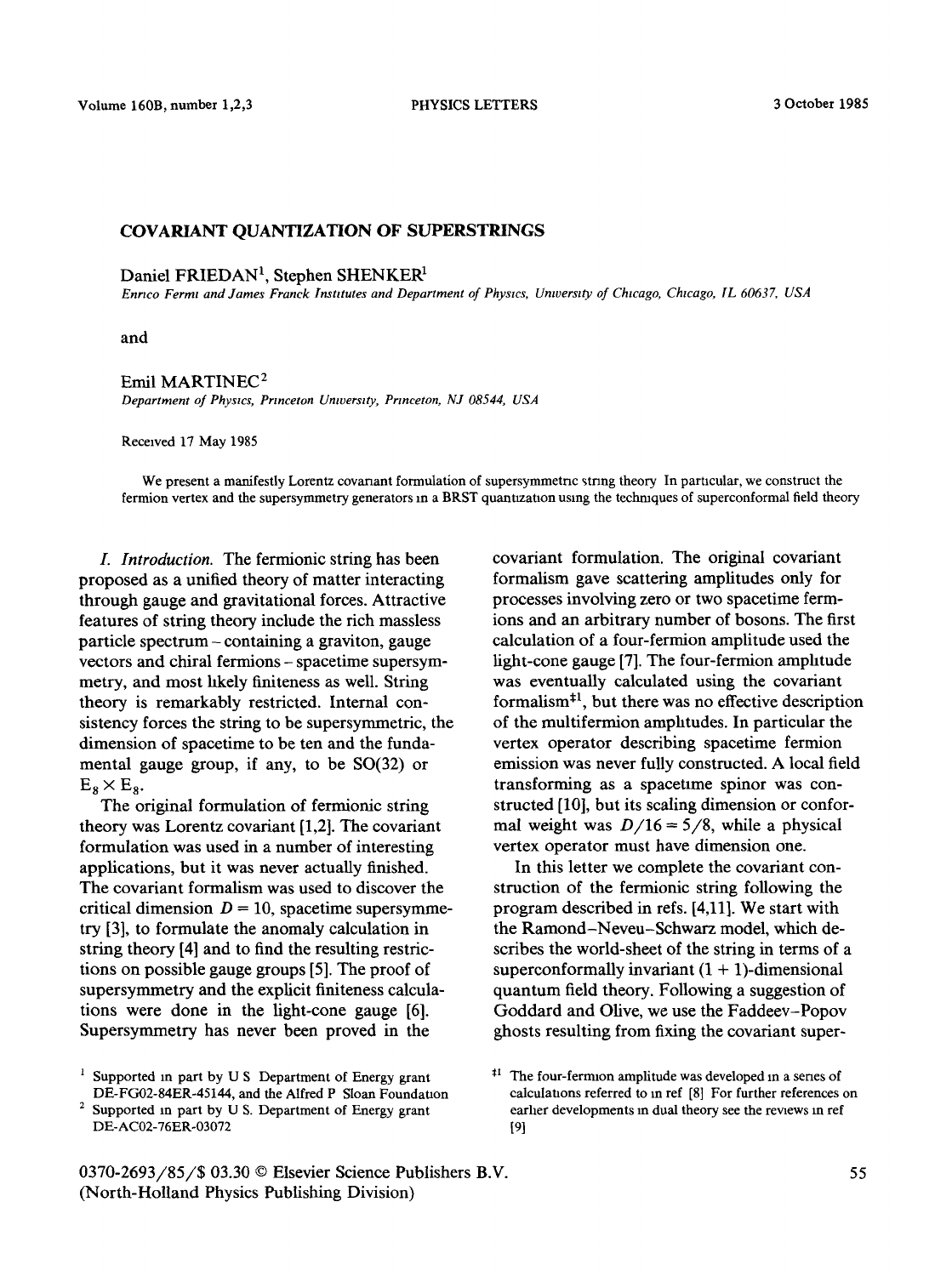conformal gauge [12-14] to construct the BRST [15] operator, the fermion vertex and the spacetime supersymmetry generator. The resulting formalism is Lorentz invariant, reparametrization invariant, and supersymmetric. The choice of superconformal gauge allows us to utilize the techniques of two-dimensional conformal and superconformal field theory [16,17]. The advantage is that the theory is expressed in terms of an algebra of local conformal fields on the world surface, which is automatically defined on surfaces of arbitrary global topology by the principles of conformal field theory. The conformal algebra also provides powerful methods for calculating correlation functions. We will further explain and explore these aspects in a future communication [18].

*2. Fermionic strings,* A Lorentz covariant, reparametrization invariant action for the fermionic string is obtained by coupling string fields  $X^{\mu}$  and their world-sheet superpartners  $\psi^{\mu}$ to two-dimensional supergravity [19]

$$
S = \int d^2 z \, e \left[ \frac{1}{2} \nabla_a X^\mu \cdot \nabla_a X^\mu - \frac{1}{2} i \overline{\psi}^\mu \gamma^a \nabla_a \psi^\mu \right. \\
\left. + \frac{1}{2} i \left( \overline{\chi}_a \gamma^b \gamma^a \psi^\mu \right) \left( \partial_b X^\mu - \frac{1}{4} i \overline{\chi}_b \psi^\mu \right) \right],\n\tag{1}
$$

where  $e_a^m$  is a two-dimensional vierbein and  $\chi_a$  its gravitino partner. For the heterotic string  $[20]$ , the pieces of the action involving the left-handed parts of  $\chi_a$  and  $\psi^{\mu}$  are replaced by an action for an  $E_8 \times E_8$  or SO(32) current algebra<sup>‡2</sup>. Reparametrization invariance and local supersymmetry allow the Lorentz covariant gauge choices

$$
e_a^m = e^{\phi} \delta_a^m, \quad \chi_a = \gamma_a \zeta,\tag{2}
$$

known as the superconformal gauge. One readily verifies that  $\phi$  and  $\zeta$  decouple from the action (1) due to its super-Weyl invariance, leaving the free-field action

$$
S_{\text{gauge fixed}} = \int \left[ \frac{1}{2} \left( \partial_a X^\mu \right)^2 - \frac{1}{2} i \bar{\psi}^\mu \gamma \partial \psi^\mu \right]. \tag{3}
$$

In the euclidean superspace defined by the complex coordinates  $(z, \bar{z})$  and their anticommuting partners ( $\theta$ ,  $\bar{\theta}$ ), the action may be written in terms of scalar superfields  $X^{\mu}(z, \bar{z}, \theta, \bar{\theta})$  as

$$
S_{\text{gauge fixed}} = \int d^2 z \, d^2 \theta \, \frac{1}{2} \overline{D} X^{\mu} \cdot D X^{\mu}, \tag{4}
$$

where  $D = \partial_{\theta} + \theta \partial_{\tau}$ . For the heterotic string,  $\bar{\theta}$  is absent and  $\overline{D}$  is replaced by  $\partial_{\overline{z}}$ . The solution to the equations of motion is

$$
X^{\mu} = X^{\mu}(z) + X^{\mu}(\bar{z}) + \theta \psi^{\mu}(z) + \overline{\theta} \overline{\psi}^{\mu}(\bar{z}). \tag{5}
$$

From now on we focus on the z-dependent fields, in particular  $\psi^{\mu}(z)$ . If needed, the entire construction may be duplicated for the  $\bar{z}$ -dependent pieces. The two-point function is

$$
\langle X^{\mu}(z_1,\theta_1) X^{\nu}(z_2,\theta_2) \rangle = -g^{\mu\nu} \log(z_{12}), \qquad (6)
$$
  
where  $z_{12} = z_1 - z_2 - \theta_1 \theta_2$ .

The time components  $X^0$  are negative metric fields. The states created by  $X^0$  decouple [22] due to the residual invariance of the gauge choice (2) under superconformal transformations  $(z, \theta) \rightarrow$  $f(z, \theta)$ . These transformations are generated by the moments of the super stress-energy tensor  $T(z,\theta) = -\frac{1}{2} D X^{\mu} D^{2} X^{\mu} = T_{\nu} + \theta T_{\nu}$  (7)

$$
= -\frac{1}{2} \left[ \psi^{\mu} \partial_z X^{\mu} + \theta \left( \partial_z X^{\mu} \partial_z X^{\mu} + \partial_z \psi^{\mu} \psi^{\mu} \right) \right]. \tag{8}
$$

 $T_B$  is the ordinary stress-energy tensor and  $T_F$  is its dimension-3/2 partner. The conformal properties of string operators are an essential element of our construction.

The coordinates ( $\sigma$ ,  $\tau$ ),  $\ln z = \tau + i\sigma$ , describe a cylindrical string world sheet which admits two possible spatial  $\sigma$ ) boundary conditions for the fermion  $\psi^{\mu}$ : anti-periodic (Neveu-Schwarz [2]) boundary conditions describe spacetime bosons and periodic (Ramond [1]) boundary conditions describe spacetime fermions. The emission of a string state which is a spacetime fermion changes the boundary condition on the world sheet from NS to R or vice versa. The fermion field  $\psi^{\mu}$  must be double-valued around the operator describing this process, which therefore opens or closes a cut in  $\psi^{\mu}$ . It is called a *spin* field [17] (for a single Majorana fermion  $\psi$ , the corresponding spin field S would be the dimension-I/16 order or disorder operator of the Ising model [23]). The basic spin field  $S^{\alpha}$  has dimension  $D/16 = 5/8$ and transforms as a 32-component spacetime

 $\frac{12}{2}$  The use of rank 16 current algebras in incorporating gauge symmetries in string theories was also suggested by Freund [21]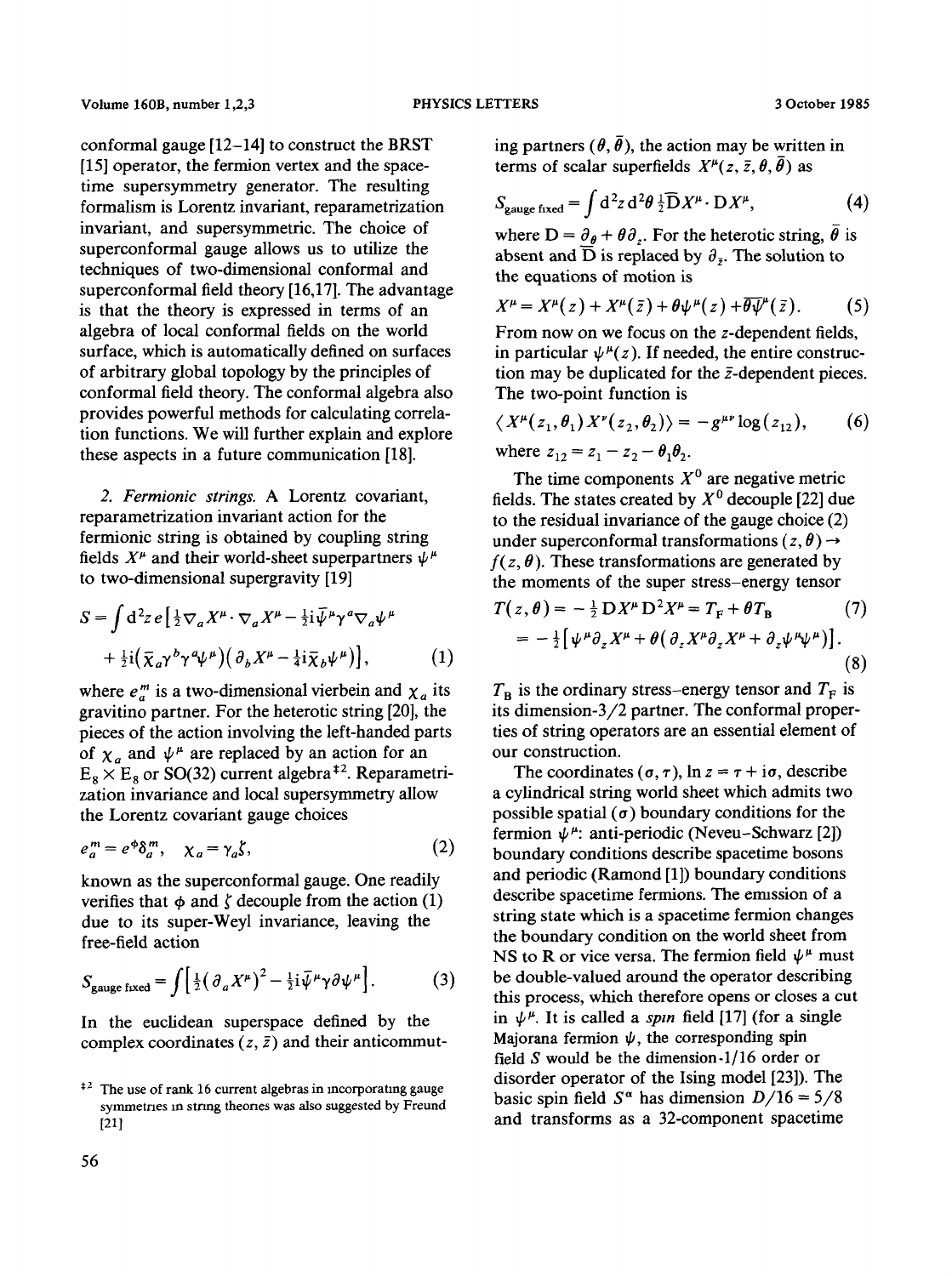Majorana spinor. On the other hand, the emission of spacetime bosons maintains the boundary condition on  $\psi^{\mu}$  and can be described by operators which are the  $\theta$  integrals of superfields. For instance, the z-dependent part of the emission vertex for a massless vector of momentum  $k$  and polarization  $\zeta$  is [24]

$$
V_{\mathbf{B}}(k,\zeta,z) = \int d\theta e^{i k X} \mathbf{D} X_{\mu} \zeta^{\mu}(k)
$$
  
=  $e^{i k X(z)} \left[ \partial_z X_{\mu} + i (k \cdot \psi) \psi_{\mu} \right] \zeta^{\mu}(k),$  (9)

with  $k \cdot \zeta = 0$ .

A subsector of this NS-R string theory is spacetime supersymmetric; it is obtained by projecting onto the states of even world surface fermion number  $(-1)^F = 1$ . In the R sector,  $(-1)^F$  acts as  $\gamma_{11}$ , so the even subspace corresponds to left-handed Majorana-Weyl spinors (we use the conventions  $[\gamma_{\mu}, \gamma_{\nu}]_{+} = -g_{\mu\nu}, S_{\beta} = S^{\alpha} \epsilon_{\alpha\beta},$  $\epsilon_{\alpha\beta} = -\epsilon_{\beta\alpha}, \gamma_{\mu}^{\alpha\beta} = \gamma_{\mu}^{\beta\alpha}$ . The lowest energy states now describe a massless ten-dimensional supermultiplet.

In order to calculate fermion scattering amplitudes we shall have to compute spin field correlation functions. In principle these can be calculated as the free energy of double-valued fields  $\psi^{\mu}$  with cuts on the world surface connecting pairs of spin fields. More practical methods [25] employ the SO(1,9) currents  $\psi^{\mu} \psi^{\nu}(z)$  and either the null vector [26] or vertex operator [27] construction of their spinor representation. For instance, in the vertex operator construction for the Wick rotated SO(10) currents, one begins by bosonizing the ten  $\psi^{\mu}$  to obtain five scalar fields  $\theta$ , which parametrize the maximal torus of SO(10). The spin fields are then the 2<sup>5</sup> exponentials : $e^{i\alpha \theta}$ :  $c_{\alpha}$  with  $\alpha =$  $(\pm \frac{1}{2}, \ldots, \pm \frac{1}{2})$  corresponding to the spinor weights of SO(10).  $c_{\alpha}$  generates a two-cocycle in commutation relations. This construction is analogous to that used for the  $E_8 \times E_8$  and SO(32) currents of the heterotic string.

*3. The ghosts.* Vertex operators for physical state emission must have dimension one to make their z-integrals reparametrization invariant. The vertex operator  $S_e e^{ikX}(z)$  will not work since it has dimension  $5/8 + k^2/2 = 5/8$ . We need a dimension-3/8 operator to complete the vertex.

Goddard and Olive suggested that the operator might come from the Faddeev-Popov ghosts.

The Faddeev-Popov (super) determinant compensates for fixing the intrinsic super metric on the world surface. This superdeterminant is the jacobian for the change of variables

$$
\delta e_a^m = \nabla_a \delta \xi^m, \quad \delta \chi_a = \nabla_a \delta \epsilon,\tag{10}
$$

used to factor out the super-reparametrization group [12,14]. The jacobian may be represented by a path integral over a conjugate pair of free ghost superfields

$$
C^{z} = c^{z} + \theta \gamma^{\theta}, \quad B_{z\theta} = \beta_{z\theta} + \theta b_{zz}, \tag{11}
$$

whose action is

$$
S_{\text{ghost}} = \int d^2 z \, d^2 \theta \, B_{z\theta} \, \overline{\mathbf{D}} C^z. \tag{12}
$$

From this action we find the ghost super stressenergy tensor

$$
T_{\text{ghost}} = - (D^2 B)C + \frac{1}{2} (DB) (DC) - \frac{3}{2} B (D^2 C),
$$
\n(13)

and the two-point function  $\langle C(z_1, \theta_1)B(z_2, \theta_2) \rangle =$  $\theta_{12}/z_{12}$ , where  $\theta_{12} = \theta_1 - \theta_2$ . It is the full stressenergy tensor  $T_{zz} = T_{\text{matter}}(X, \psi) + T_{\text{ghost}}$  which generates conformal transformations. In the algebra of conformal transformations resulting from the operator products [13]

$$
T_{zz}T_{ww} \sim \frac{c/2}{(z-w)^4} + \frac{2T_{zz}}{(z-w)^2} + \frac{1}{z-w} \partial_z T_{zz} + \dots,
$$
\n(14)

the coefficient  $c$  of the Schwinger term receives contributions of

$$
c_X = D
$$
,  $c_{\psi} = D/2$ ,  $c_{b,c} = -26$ ,  $c_{\beta,\gamma} = 11$ .

In  $D = 10$  spacetime dimensions  $c = 0$  so there is no anomaly in reparametrizations.

The key point to realize is that the world sheet gravitino  $\chi_a$  and the spinor superconformal parameter  $\epsilon$  must obey boundary conditions corresponding to the NS and R sectors in order that the action  $(eq. (1))$  be well-defined and locally supersymmetric. Thus the correct fermion emission vertex introduces a cut in all the world sheet spinor fields, and will therefore involve a spin field  $\sum$  for the (commuting) spinor ghosts  $\beta_{z\theta}$ ,  $\gamma^{\theta}$  in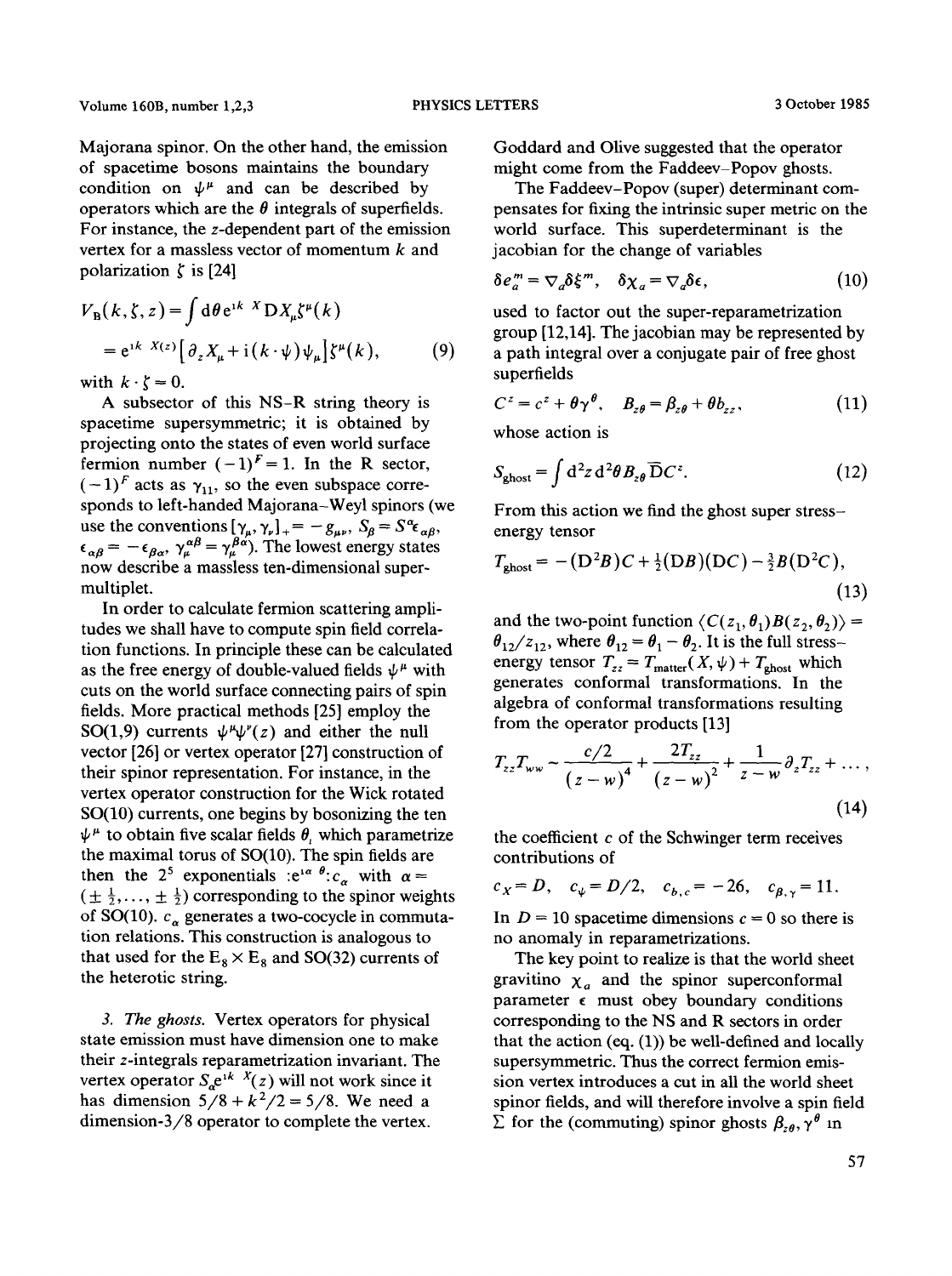addition to the spin field  $S^{\alpha}$ .  $\Sigma$  is most conveniently constructed using an exponential representation of the  $\beta$ ,  $\gamma$  algebra. In order to do this we reconstruct the algebra of ghost operators by decomposing the  $c = 11$  spinor ghost system into two subsystems, one with  $c = 13$  and the other with  $c = -2$ . The former is obtained by bosonizing the ghost current corresponding to ghost fermion number

$$
j_z = -\gamma^{\theta} \beta_{z\theta}.
$$
 (15)

This current satisfies the anomalous conservation law

$$
\partial_{\bar{z}}j_z = \frac{1}{8}\sqrt{g} \, QR^{(2)},\tag{16}
$$

with  $R^{(2)}$  the intrinsic scalar curvature on the world sheet and  $Q = 2$ . This anomaly is reflected in the operator product expansion

$$
T_{zz}(\beta, \gamma) j_w \sim Q(z-w)^{-3} + (z-w)^{-2} j_z. \quad (17)
$$

On the general world surface with g handles the integrated anomaly gives the Riemann-Roch index

# zero modes 
$$
(\gamma)
$$
 – # zero modes  $(\beta)$ 

$$
= \chi \left[ \dim \left( \beta \right) - 1/2 \right] = \chi \cdot Q/2, \tag{18}
$$

where  $\chi$  is the Euler characteristic  $\chi = 2 - 2g$ . On the sphere the anomaly is related to the two globally defined superconformal spinor zero modes which have been omitted from the Faddeev-Popov determinant. A careful treatment of ghost zero modes in the bosonic string theory is given in ref. [28]; the supersymmetric case will be sketched in ref. [18].

From the ghost current  $j_z$  we construct another stress-energy tensor

$$
T_{13} = -\frac{1}{2} (j_z J_z - Q \, \partial_z J_z), \tag{19}
$$

which has the same operator product (eq.  $(17)$ ) with  $j_z$  but conformal anomaly  $c = 13$ . This current and stress-energy tensor can be represented by a scalar field<sup>#3</sup>  $\phi$  with two-point

$$
J_z = -\partial_z \phi, \quad T_{zz} = -\frac{1}{2} \big( \partial_z \phi \partial_z \phi - Q \partial_z^2 \phi \big). \tag{20}
$$

The integrated anomaly can be interpreted as the existence of a background charge coupled to  $\phi$  of magnitude  $\chi \cdot Q/2$ .

The difference  $T_{-2} = T(\beta, \gamma) - T_{13}$  commutes with  $j_z$  and has  $c = -2$ . It may be written in terms of a pair of anticommuting free fields  $\eta(z)$ of dimension 1 and  $\xi(z)$  of dimension 0 as

$$
T_{-2} = (\partial_z \xi) \eta. \tag{21}
$$

The free field theory for  $\eta(z)$ ,  $\xi(z)$  has the two-point function  $\langle \xi(z)\eta(w) \rangle = (z - w)^{-1}$ . The exponential  $e^{\alpha\phi}$  is a conformal field of dimension  $-\frac{1}{2}\alpha(\alpha + 2)$ ; the dimension-3/2 and  $-1/2$  fields  $\beta_{\zeta\theta}$ ,  $\gamma^{\theta}$  are represented by

$$
\beta_{z\theta} = e^{-\phi}\partial_z \xi, \quad \gamma^{\theta} = e^{\phi}\eta. \tag{22}
$$

Of course  $\eta$  and  $\xi$  can also be represented as exponentials of a free scalar field, of opposite signature to  $\phi$  and with background charge  $Q = -1$ . We observe that the conjugate fields  $e^{-\phi/2}$  and  $e^{\phi/2}$  have dimensions 3/8 and  $-5/8$ , respectively, and are therefore candidates for inclusion in the fermion vertex as the spin field  $\Sigma$ .

Since  $\xi$  has dimension 0 there is always a single constant zero mode in  $\zeta$  for any world sheet topology. Note that the zero mode of  $\zeta$  does not appear in the  $\beta$ ,  $\gamma$  algebra; only derivatives of  $\xi$ appear. This is important, because the irreducible algebra of BRST-invariant operators will only involve factors of  $\partial \xi$ . We are only interested in correlation functions of such physical operators, so we can dispense with the zero mode of  $\xi$ , and calculate expectation values in the vacuum  $|0\rangle$  of the smaller algebra. Alternatively we can carry out the same calculation in the larger Hilbert space where the zero mode acts, but then the vacuum is doubly degenerate because of the zero mode. The two vacua can be written  $|0\rangle$  and  $\xi(0)|0\rangle$ , with  $\langle 0|0 \rangle = 0$  but  $\langle 0|\xi(z)|0 \rangle = 1$ . One consequence is that a factor of  $\xi(z)$  must be included in correlation functions to absorb the zero mode. The location of this extra  $\xi(z)$  on the world sheet is irrelevant since only the constant zero mode contributes.

The Hilbert space of the spinor ghosts  $\beta$ ,  $\gamma$  is rather exotic because it derives from a first order

<sup>&</sup>lt;sup>#3</sup> This modification of the scalar field was first discussed in ref [29]. It has been extensively developed in the context of conformal field theory m ref [30] D. F would hke to thank Vl S. Dotsenko for pointing out the role of the anomalous current in these scalar field systems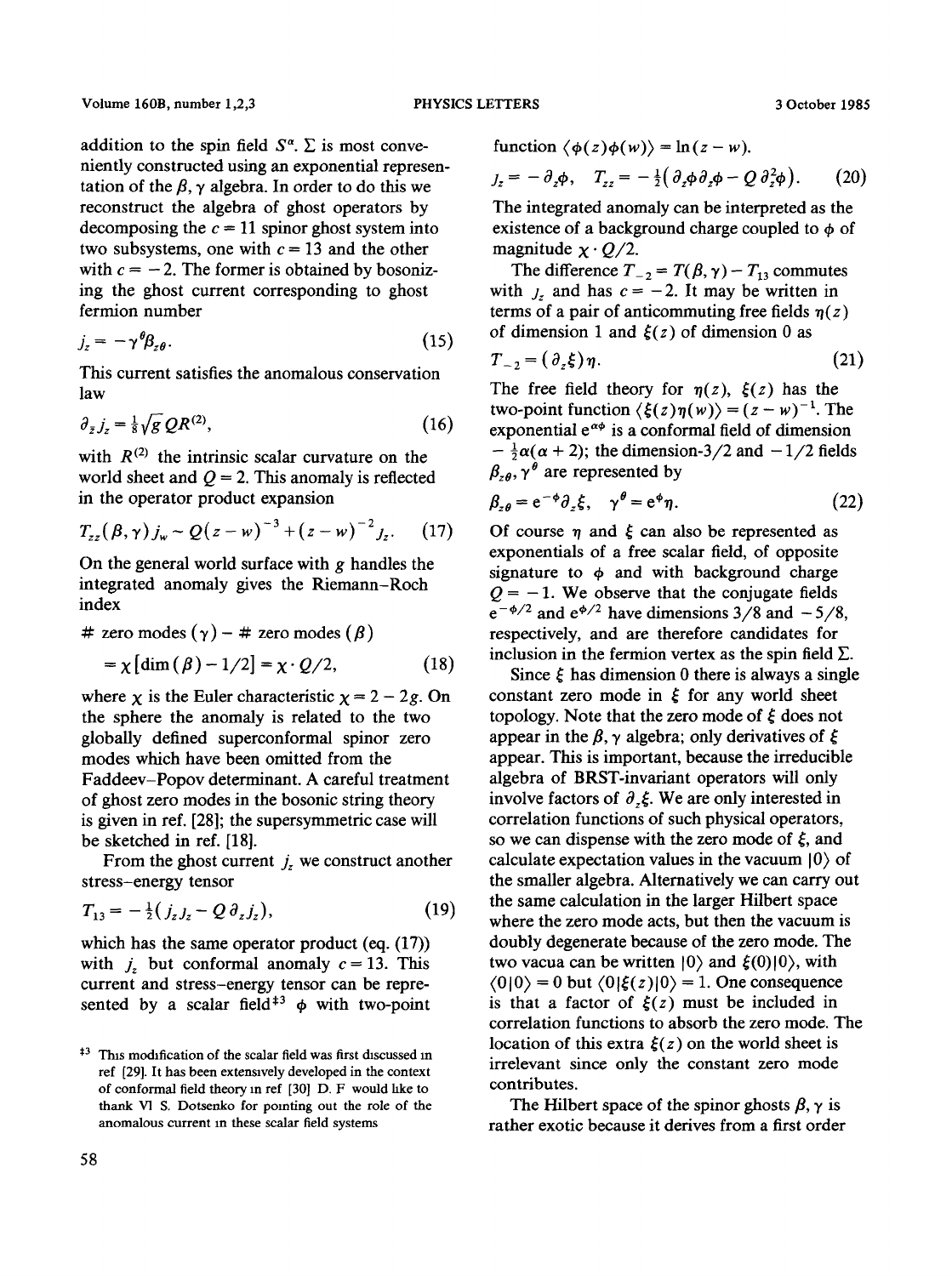action for Bose fields. The  $SL(2, R)$  invariant NS vacuum state  $|0\rangle_{\rm gh}$  of the ghosts is annihilated by the superconformal generators

$$
L_n = \oint \frac{dz}{2\pi i} z^{n+1} T_{zz}^{\text{ghost}}, \quad n = 0, \pm 1,
$$
  

$$
G_n = \oint \frac{dz}{2\pi i} z^{n+1/2} T_{z\theta}^{\text{ghost}}, \quad n = \pm 1/2,
$$
 (23)

but is not a highest weight state (i.e., not annihilated by all the lowering operators of the fields  $b, c, \beta, \gamma$ . Rather the highest weight state is  $e^{-\phi(0)}c^{z}(0)$  | 0), which has  $L_0$  eigenvalue (energy) **-1/2;** this is the tachyonic NS vacuum state. Similarly, the highest weight state in the Ramond sector is  $e^{-\phi/2(0)}c^2(0)|0\rangle$ , which has energy  $-5/8$ . When we take the tensor product of this state with the states of energy 5/8 created by the spin operator  $S_{\alpha}$ , we find the massless R vacuum states. The coherent state operators : $e^{-\alpha\phi(z)}$ : act to redefine the "Bose sea level" by filling a given set of energy levels of the  $\beta$ ,  $\gamma$  system. For instance,  $|0\rangle_{\rm gh}$  is annihilated by the Fourier components

$$
\gamma_n = \oint \frac{\mathrm{d}z}{2\pi i} z^{n-3/2} \gamma(z) \tag{24}
$$

for  $n \ge 3/2$  whereas  $e^{-\phi(0)}(0)_{gh}$  is annihilated by  $\gamma_n$  for  $n \geq 1/2$ . In contrast to the Fermi case, these different sea levels are unitarily inequivalent representations of the  $\beta$ ,  $\gamma$  algebra. Note also that  $e^{-\phi(0)}c^2(0)|0\rangle$  carries one unit of  $\phi$ -charge and therefore has  $(-1)^F = -1$ ; the tachyonic NS ground state will be eliminated upon projecting onto even (total) sheet fermion number.

*4. Verttces.* We are now ready to assemble the various pieces of the fermion vertex. A physical vertex in either the NS or R sectors is one which respects BRST invariance, which is to say it commutes with the BRST charge

$$
Q_{\text{BRST}} = \frac{1}{2\pi i} \oint dz \, d\theta \, C^z \big( T_{\text{matter}} + \frac{1}{2} T_{\text{ghost}} \big)
$$
  
= 
$$
\oint \frac{dz}{2\pi i} \left\{ c^z \big[ T_{zz}(x, \psi) + \frac{1}{2} T_{zz}(b, c, \beta, \gamma) \big] + \gamma^{\theta} \big[ T_{z\theta}(x, \psi) + \frac{1}{2} T_{z\theta}(b, c, \beta, \gamma) \big] \right\}. \tag{25}
$$

Reparametrization invariance in the quantum

string theory means that

$$
Q_{\text{BRST}}^2 = 0. \tag{26}
$$

Physical states satisfy

$$
Q_{\text{BRST}}|\text{phys}\rangle = 0. \tag{27}
$$

Operators such as  $[Q_{\text{BRST}}, O]$ , O any operator, automatically commute with  $Q_{\text{BRST}}$  but create null states. The superspace integrals of dimension-I/2 superfields (e.g., eq. (9)) commute with  $Q_{BRST}$  and are appropriate vertices for boson emission. We find that the operator

$$
V_1 = e^{-\phi/2} S_a e^{ikX} u^a(k), \quad \gamma \cdot ku = 0, \tag{28}
$$

is physical; this is to be expected since we have shown that it creates a physical  $R$  vacuum state. Since  $\phi$ -charge is conserved in interactions we need a second piece of the fermion vertex with opposite  $\phi$ -charge in order to have nonvanishing amplitudes; it is

$$
V_2 = \left[ e^{\phi/2} S^{\beta} \gamma_{\beta\alpha}^{\mu} \left( \partial_z X^{\mu} + \frac{1}{4} i k \cdot \psi \psi^{\mu} \right) + e^{3\phi/2} \eta b_{zz} S_{\alpha} \right] e^{ik \cdot X} u^{\alpha}(k), \quad \gamma \cdot ku = 0. \tag{29}
$$

The second term will not contribute to expectation values due to b-charge conservation. Note that although  $S^{\beta}$  has the opposite chirality compared to  $S_8$ ,  $V_2$  differs from  $V_1$  by carrying one more unit of  $\phi$ -charge so that the overall value of  $(-1)^F$ remains the same. One might at first think that  $V_2$ is a null operator since it can be written

$$
V_2 = [Q_{\text{BRST}}, \xi V_1], \tag{30}
$$

by taking the contour integral of the BRST current over a contour which circles the operator  $\zeta V_1(z)$ . However  $\xi$  is not part of the  $\beta$ ,  $\gamma$  algebra and therefore this description is just an artifact of our representation. Nevertheless this presentation of  $V_2$  will be a useful tool. In particular it immediately implies that  $V_2$  is BRST invariant. The full fermion vertex is now

$$
V_{\rm F} = \frac{1}{2}(V_1 + V_2). \tag{31}
$$

This vertex is a local dimension-one conformal field so amplitudes constructed using it are manifestly dual. We can picture  $V_1$  acting to create a cut in the world sheet spinors and  $V_2$  acting to close a cut. Their operator product factorizes on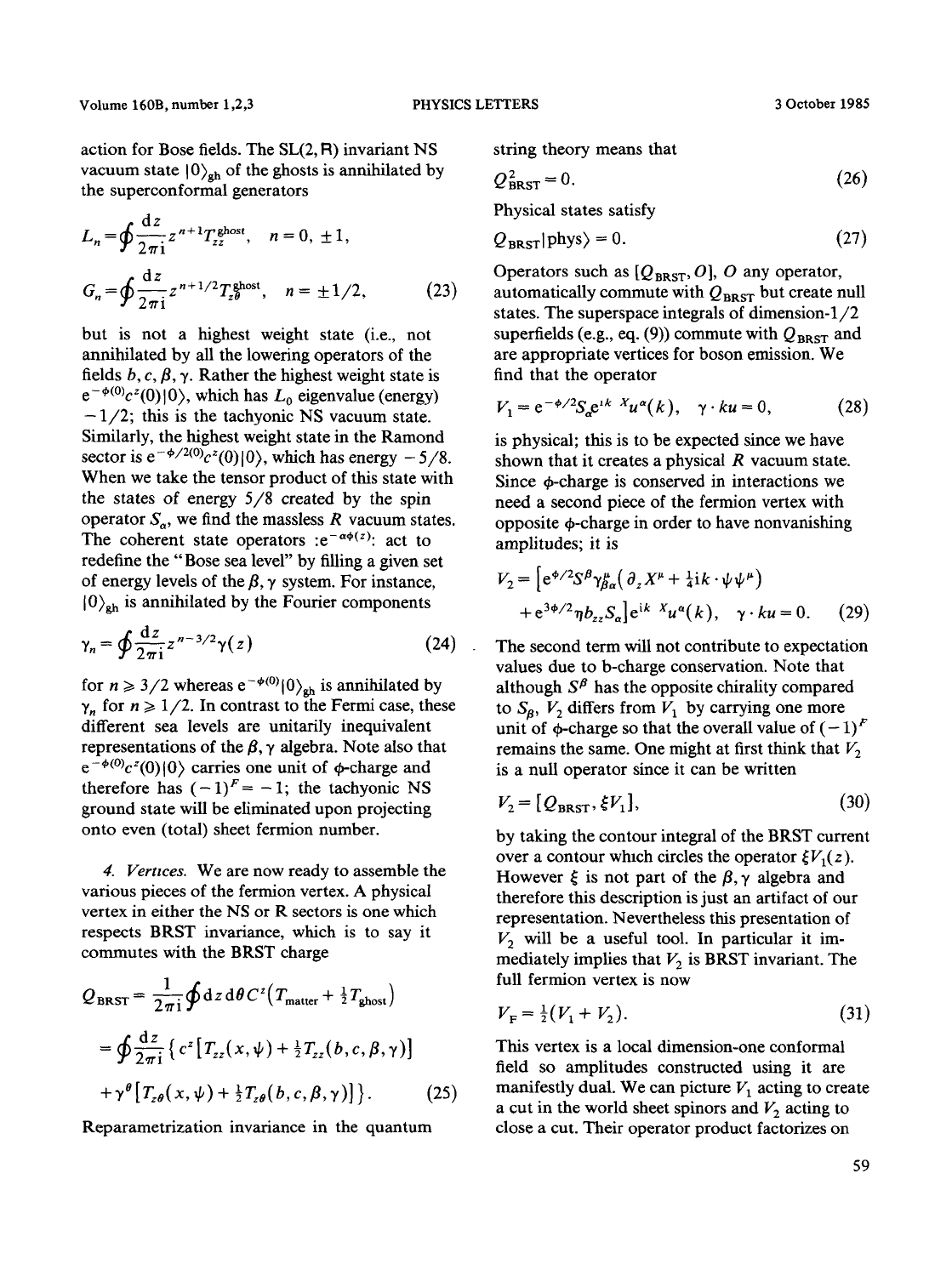the physical NS boson vertices [31]

$$
V_1(k, z, u)V_2(p, w, v) \sim (z-w)^{k\cdot p-1}\overline{u}\gamma^{\mu}v
$$
  
 
$$
\times [\partial_z X^{\mu} + i(k+p)\cdot \psi \psi^{\mu}]e^{i(k+p) X}(z)
$$
  
+ ... (32)

Duality creates an apparent problem: how can we arrange the vertices so that they occur in the (time) order  $V_1(z)V_2(w)V_1(t)V_2(u) \dots$ , always taking us between the canonical NS and R Hilbert spaces? In the crossed channel we could not prevent the successive occurrence of  $V_1V_1$  or  $V_2V_2$ . These operator products factorize the amplitude on what seem to be unphysical states associated with non-canonical Bose sea levels. We resolve this problem by the following argument.

Consider any correlation function of fermion vertices. It is a sum of correlation functions each containing an equal number of  $V_1$  and  $V_2$  vertices by  $\phi$  charge neutrality. We show that any such correlation function satisfies the identity

$$
\langle \cdots V_1(k_1, u_1, z_1) \cdots V_2(k_2, u_2, z_2) \cdots \rangle
$$
  
=  $\langle \cdots V_2(k_1, u_1, z_1) \cdots V_1(k_2, u_2, z_2) \cdots \rangle.$  (33)

This allows us to rewrite all of the correlation functions of  $V_1$  and  $V_2$  in the canonical order  $V_1V_2V_1V_2\cdots$ , ensuring that multifermion amplitudes factorize on only physical poles.

To go from the right-hand side of eq. (33) to the left-hand side we calculate both in the large algebra which includes the  $\xi$  zero mode. Recall that a factor of  $\xi(z)$  must be included in correlation functions to absorb the zero mode. The location of this extra  $\xi(z)$  on the world sheet is irrelevant since only the zero mode contributes. Note that the calculation in the smaller algebra (without the zero mode) is manifestly BRST invariant, but in the large algebra it is not because  $Q_{\text{BRST}} \xi |0\rangle \neq 0$ . Otherwise eq. (30) would imply that  $V_2$  decouples and all fermion amplitudes would vanish.

To demonstrate the identity (33) perform the following manipulations. The left-hand side of eq. (33) is pictured in fig. 1a. First move  $\xi(z)$  to  $z_1$ . Next write  $V_2(z_2) = [Q_{\text{BRST}}, 2\xi V_1(z_2)]$ , expressing the commutator as a contour integral as in fig. lb. Deform the contour to surround  $z_1$  instead of  $z_2$ 



Fig 1 Manupulations necessary to demonstrate eq (33).

(fig. lc). Finally replace the contour integral with  $V_2(z_1)$  and move  $\xi(z_1)$  back to z (fig. 1d) to obtain the fight-hand side of eq. (33).

This manipulation shows that there is a remarkable redundancy in the representation of the fermion amplitude. In order to accommodate the fermion vertex we were forced to extend the Hilbert space to include an infinite number of inequivalent representations of the ghost algebra associated with the Bose sea levels. The fermion vertex generates a closed subalgebra of the enlarged matter-ghost system which describes all physical particles. As we have just seen all Bose levels are equivalent under the algebra of vertex operators. We also note that the picture changing operation of the old NS dual model [32] can be implemented by the above operations along with the identity

$$
[Q_{\text{BRST}}, \xi e^{-\phi} \psi^{\mu} e^{ik} \chi] = V_{\text{B}}.
$$
 (34)

The supersymmetry current is  $V_F(k = 0)$ . The operator product eq. (32) shows that contour integrals of the supersymmetry current will change a fermion to a boson vertex as the contour is deformed through it. The potentially troublesome  $V_1V_1$  and  $V_2V_2$  operator products are removed by the above procedure. The supersymmetry algebra is made more transparent by interpreting  $e^{\phi/2}S^{\alpha}(z)$ as the dimension-0 superspace partner  $\theta^{\alpha}$  to  $X^{\mu}(z)$ , with  $e^{-\phi/2}S_{\alpha}(z)$  and  $P^{\mu}=\partial_{z}X^{\mu}$  their